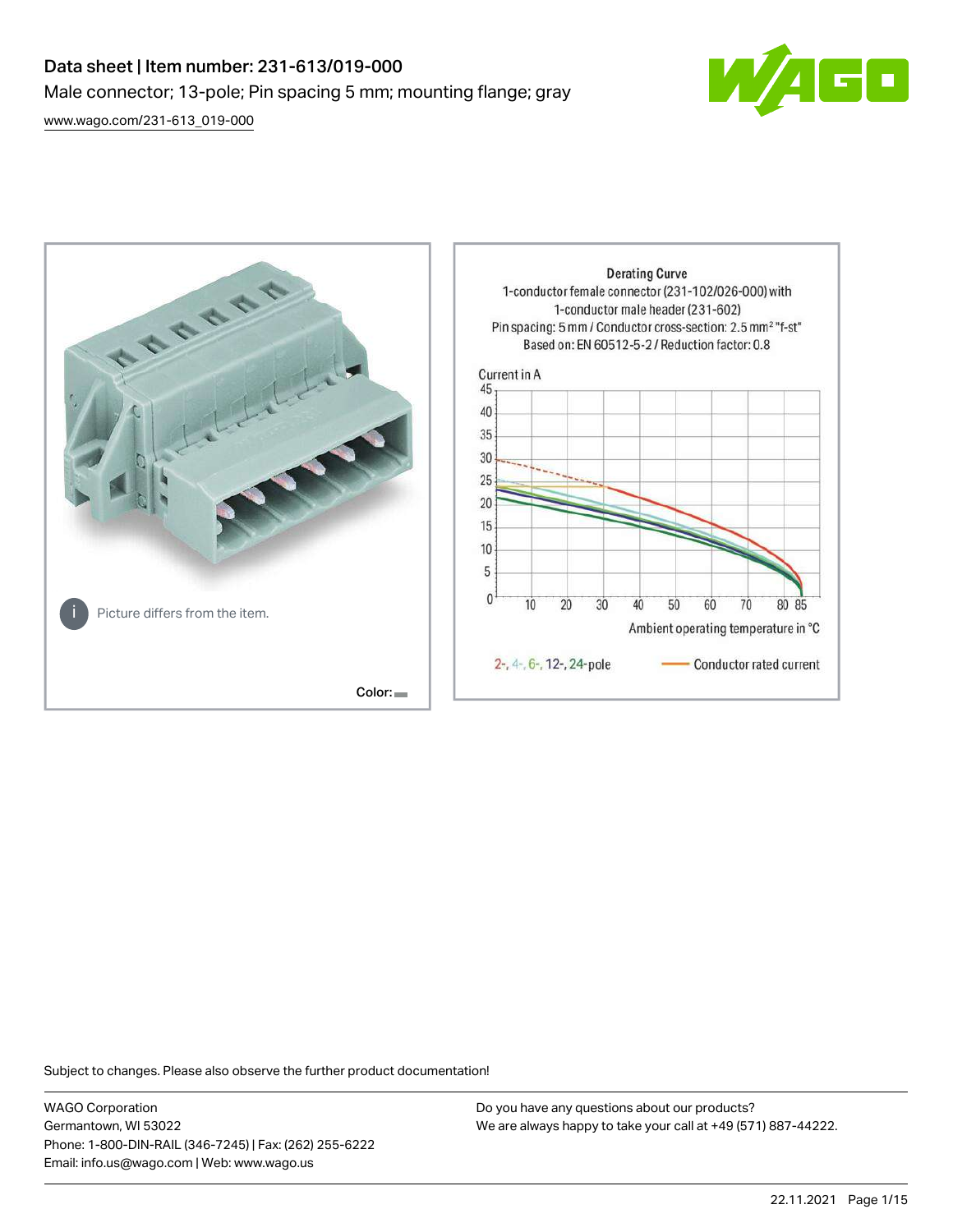



```
L = (pole no. -1) x pin spacing +8.2 mm
```
 $L_3 = L - 0.2$  mm

```
L_4 = L3 + 5.8 mm
```

```
L_{\rm g} = L3 + 11.8 mm
```
#### Item description

- $\blacksquare$ Universal connection for all conductor types
- Easy cable pre-assembly and on-unit wiring via vertical and horizontal CAGE CLAMP<sup>®</sup> actuation  $\blacksquare$

Subject to changes. Please also observe the further product documentation! For wire-to-wire and board-to-wire connections

WAGO Corporation Germantown, WI 53022 Phone: 1-800-DIN-RAIL (346-7245) | Fax: (262) 255-6222 Email: info.us@wago.com | Web: www.wago.us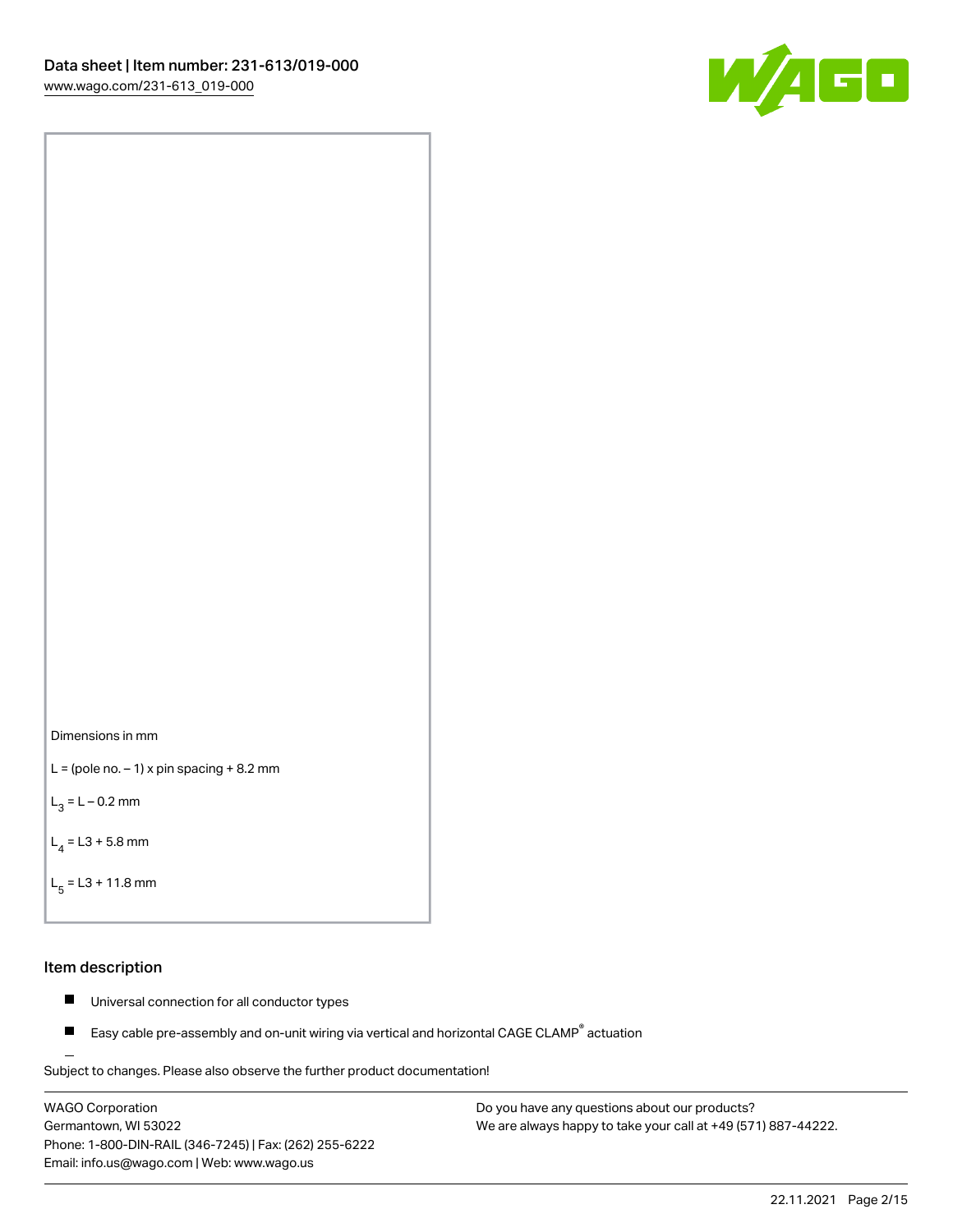

- For wire-to-wire and board-to-wire connections
- $\blacksquare$ Versions available with snap-in mounting feet or flanges for panel or through-panel mounting
- $\blacksquare$ With coding fingers

## Data

## Notes

| Safety information 1 | The MCS-MULTI CONNECTION SYSTEM includes connectors<br>without breaking capacity in accordance with DIN EN 61984. When<br>used as intended, these connectors must not be connected<br>/disconnected when live or under load. The circuit design should<br>ensure header pins, which can be touched, are not live when<br>unmated. |
|----------------------|-----------------------------------------------------------------------------------------------------------------------------------------------------------------------------------------------------------------------------------------------------------------------------------------------------------------------------------|
| Variants:            | Other pole numbers<br>Gold-plated or partially gold-plated contact surfaces<br>Other versions (or variants) can be requested from WAGO Sales or<br>configured at https://configurator.wago.com/                                                                                                                                   |

## Electrical data

## IEC Approvals

| Ratings per                 | IEC/EN 60664-1                                                        |
|-----------------------------|-----------------------------------------------------------------------|
| Rated voltage (III / 3)     | 320 V                                                                 |
| Rated surge voltage (III/3) | 4 <sub>k</sub> V                                                      |
| Rated voltage (III/2)       | 320 V                                                                 |
| Rated surge voltage (III/2) | 4 <sub>k</sub> V                                                      |
| Nominal voltage (II/2)      | 630 V                                                                 |
| Rated surge voltage (II/2)  | 4 <sub>k</sub> V                                                      |
| Rated current               | 12A                                                                   |
| Legend (ratings)            | $(III / 2)$ $\triangle$ Overvoltage category III / Pollution degree 2 |

## UL Approvals

| Approvals per                  | UL 1059 |
|--------------------------------|---------|
| Rated voltage UL (Use Group B) | 300 V   |
| Rated current UL (Use Group B) | 15 A    |
| Rated voltage UL (Use Group D) | 300 V   |
| Rated current UL (Use Group D) | 10 A    |

Subject to changes. Please also observe the further product documentation!

| <b>WAGO Corporation</b>                                | Do you have any questions about our products?                 |
|--------------------------------------------------------|---------------------------------------------------------------|
| Germantown, WI 53022                                   | We are always happy to take your call at +49 (571) 887-44222. |
| Phone: 1-800-DIN-RAIL (346-7245)   Fax: (262) 255-6222 |                                                               |
| Email: info.us@wago.com   Web: www.wago.us             |                                                               |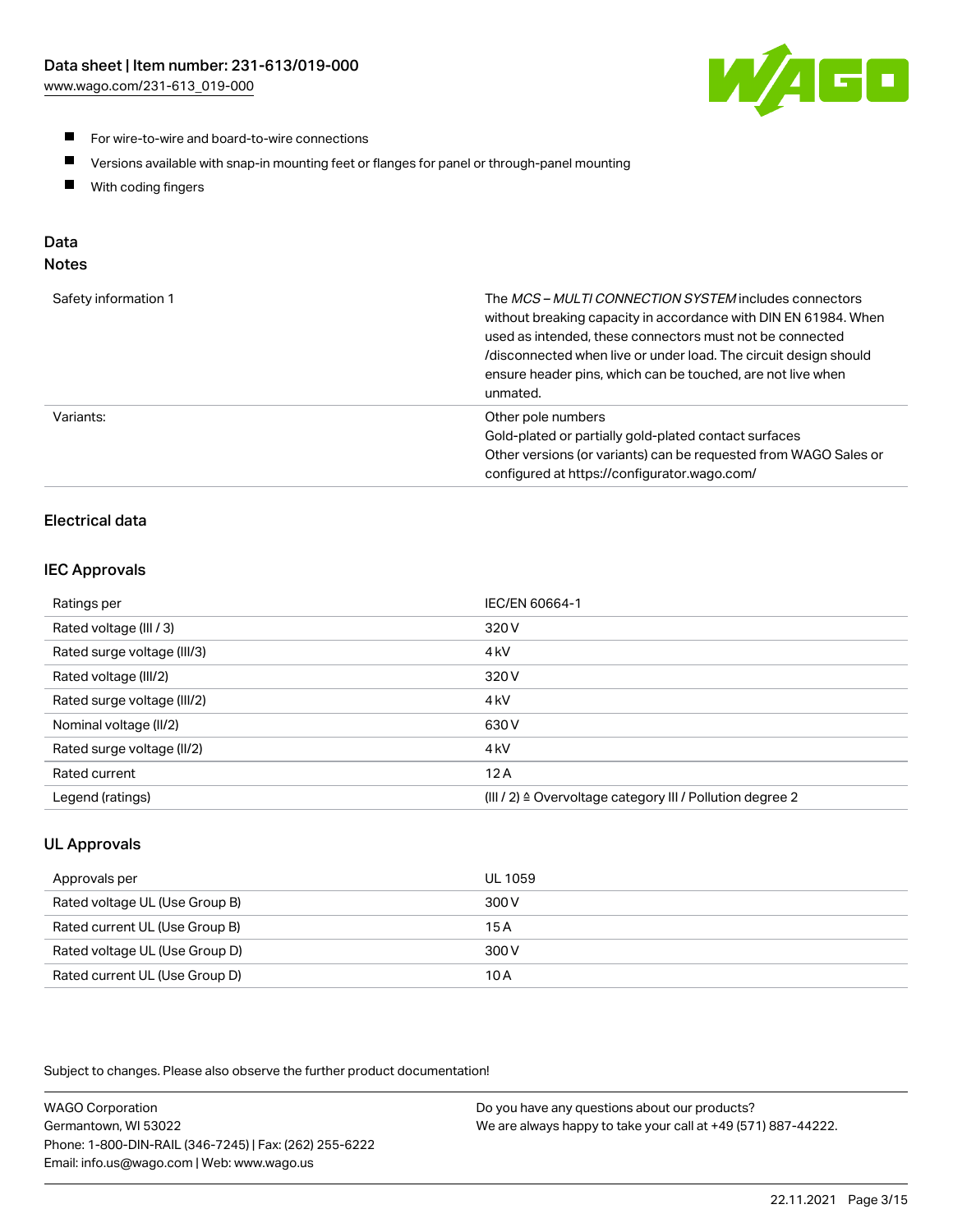

#### Ratings per UL

| Rated voltage UL 1977 | 600 V |
|-----------------------|-------|
| Rated current UL 1977 |       |

#### CSA Approvals

| Approvals per                   | CSA   |
|---------------------------------|-------|
| Rated voltage CSA (Use Group B) | 300 V |
| Rated current CSA (Use Group B) | 15 A  |
| Rated voltage CSA (Use Group D) | 300 V |
| Rated current CSA (Use Group D) | 10 A  |

#### Connection data

| Total number of connection points | З |
|-----------------------------------|---|
| Total number of potentials        | з |
| Number of connection types        |   |
| Number of levels                  |   |

#### Connection 1

| Connection technology                             | CAGE CLAMP <sup>®</sup>                 |
|---------------------------------------------------|-----------------------------------------|
| Actuation type                                    | Operating tool                          |
| Solid conductor                                   | $0.082.5$ mm <sup>2</sup> / 28  12 AWG  |
| Fine-stranded conductor                           | $0.08$ 2.5 mm <sup>2</sup> / 28  12 AWG |
| Fine-stranded conductor; with insulated ferrule   | $0.251.5$ mm <sup>2</sup>               |
| Fine-stranded conductor; with uninsulated ferrule | $0.252.5$ mm <sup>2</sup>               |
| Strip length                                      | 89 mm / 0.31  0.35 inch                 |
| Number of poles                                   | 13                                      |
| Conductor entry direction to mating direction     | 0°                                      |

## Physical data

| Pin spacing | 5 mm / 0.197 inch    |
|-------------|----------------------|
| Width       | 79.8 mm / 3.142 inch |
| Height      | 14.3 mm / 0.563 inch |
| Depth       | 27.5 mm / 1.083 inch |

Subject to changes. Please also observe the further product documentation!

WAGO Corporation Germantown, WI 53022 Phone: 1-800-DIN-RAIL (346-7245) | Fax: (262) 255-6222 Email: info.us@wago.com | Web: www.wago.us Do you have any questions about our products? We are always happy to take your call at +49 (571) 887-44222.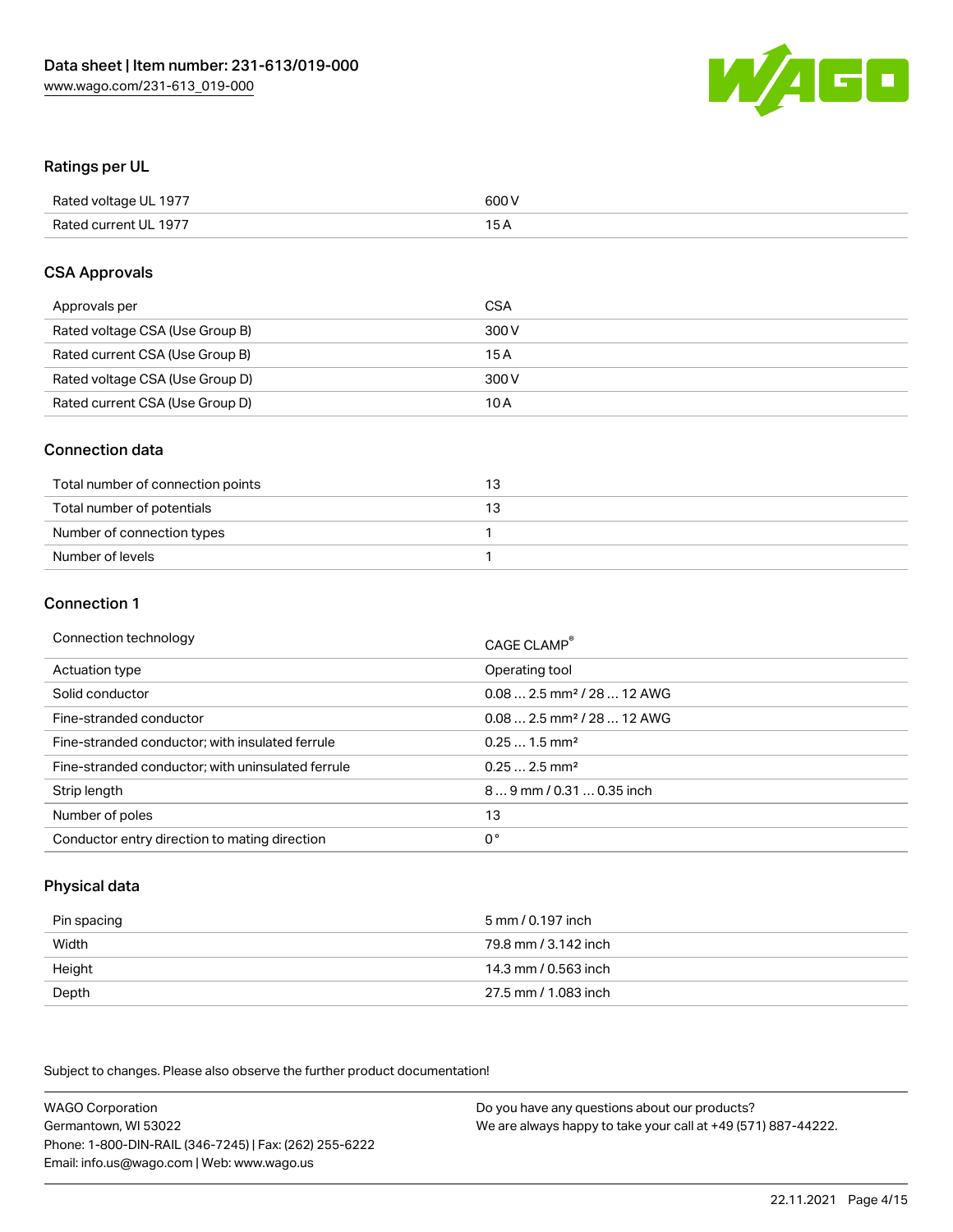

#### Mechanical data

| Mounting type | Mounting flange       |
|---------------|-----------------------|
| Mounting type | Feed-through mounting |
|               | Panel mounting        |

#### Plug-in connection

| Contact type (pluggable connector) | Male connector/plug |
|------------------------------------|---------------------|
| Connector (connection type)        | for conductor       |
| Mismating protection               | No                  |
| Locking of plug-in connection      | Without             |

## Material data

| Color                       | gray                                  |
|-----------------------------|---------------------------------------|
| Material group              |                                       |
| Insulation material         | Polyamide (PA66)                      |
| Flammability class per UL94 | V0                                    |
| Clamping spring material    | Chrome nickel spring steel (CrNi)     |
| Contact material            | Electrolytic copper $(E_{\text{Cl}})$ |
| Contact plating             | tin-plated                            |
| Fire load                   | 0.368 MJ                              |
| Weight                      | 20.7 <sub>g</sub>                     |
|                             |                                       |

## Environmental requirements

| Limit temperature range<br>. | +100 $\degree$ C<br>-60 |  |
|------------------------------|-------------------------|--|
|------------------------------|-------------------------|--|

## Commercial data

| Product Group         | 3 (Multi Conn. System) |
|-----------------------|------------------------|
| PU (SPU)              | 25 Stück               |
| Packaging type        | box                    |
| Country of origin     | DE.                    |
| <b>GTIN</b>           | 4044918258548          |
| Customs tariff number | 8536694040             |

## Approvals / Certificates

#### Country specific Approvals

Subject to changes. Please also observe the further product documentation!

| <b>WAGO Corporation</b>                                | Do you have any questions about our products?                 |
|--------------------------------------------------------|---------------------------------------------------------------|
| Germantown, WI 53022                                   | We are always happy to take your call at +49 (571) 887-44222. |
| Phone: 1-800-DIN-RAIL (346-7245)   Fax: (262) 255-6222 |                                                               |
| Email: info.us@wago.com   Web: www.wago.us             |                                                               |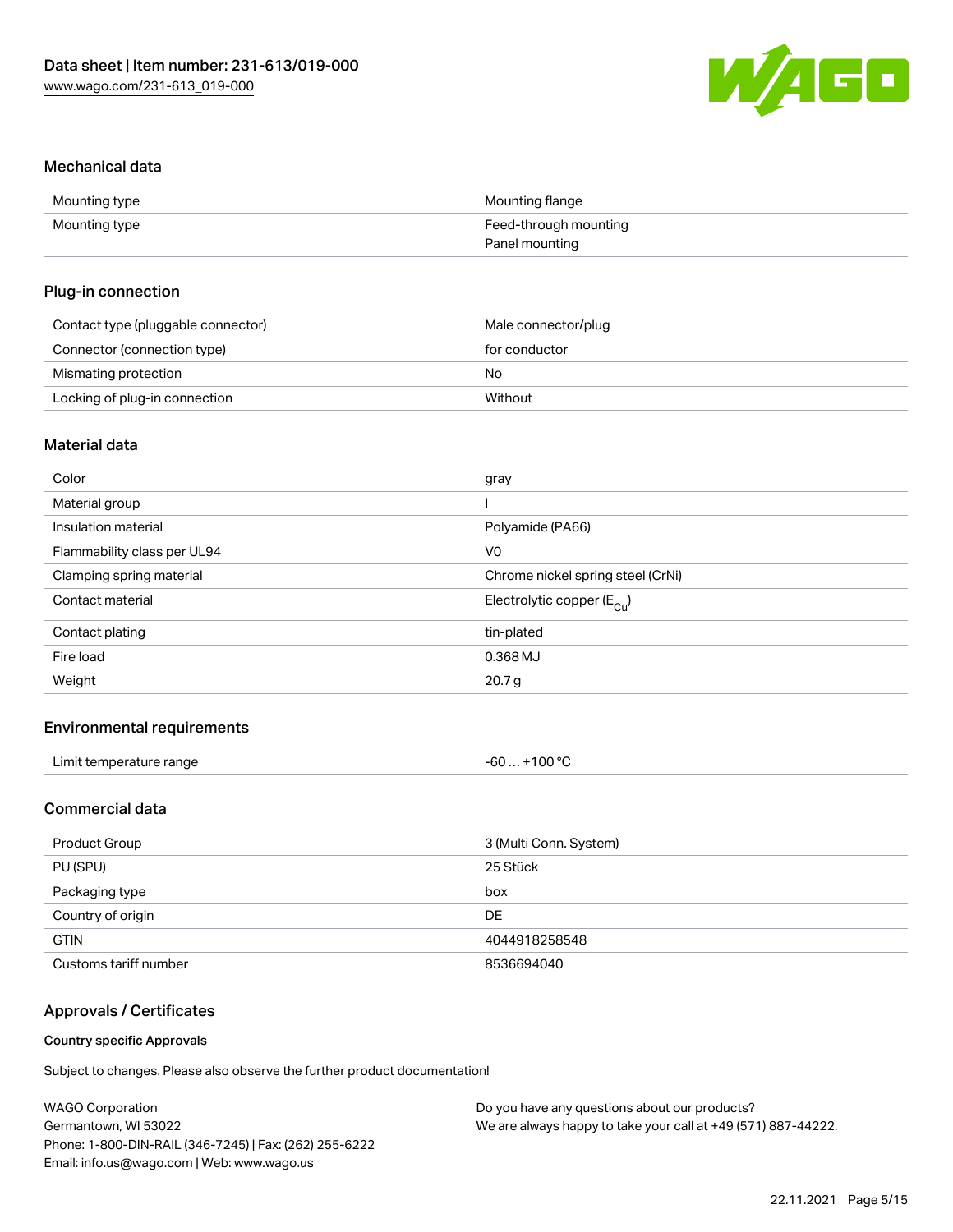

| Logo | Approval                               | <b>Additional Approval Text</b> | Certificate<br>name |
|------|----------------------------------------|---------------------------------|---------------------|
|      | CВ<br>DEKRA Certification B.V.         | IEC 61984                       | NL-39756            |
| T    | <b>CSA</b><br>DEKRA Certification B.V. | C <sub>22.2</sub>               | 1466354             |

#### Ship Approvals

| Logo          | Approval                                                | <b>Additional Approval Text</b> | Certificate<br>name                |
|---------------|---------------------------------------------------------|---------------------------------|------------------------------------|
| ABS           | <b>ABS</b><br>American Bureau of Shipping               | $\overline{\phantom{0}}$        | $19 -$<br>HG1869876-<br><b>PDA</b> |
| <b>BUNEAU</b> | BV<br>Bureau Veritas S.A.                               | <b>IEC 60998</b>                | 11915/D0<br><b>BV</b>              |
|               | <b>DNV GL</b><br>Det Norske Veritas, Germanischer Lloyd | -                               | TAE000016Z                         |
|               |                                                         |                                 |                                    |

#### UL-Approvals

|      |                                |                          | Certificate |
|------|--------------------------------|--------------------------|-------------|
| Logo | Approval                       | Additional Approval Text | name        |
|      | UL                             | <b>UL 1977</b>           | E45171      |
| J    | Underwriters Laboratories Inc. |                          |             |

## Counterpart

|          | Item no.231-113/026-000<br>Female plug; 13-pole; 12 AWG max; pin spacing 5 mm; 1 conductor per pole; gray | www.wago.com/231-113/026-000 |
|----------|-----------------------------------------------------------------------------------------------------------|------------------------------|
| 感        | Item no.232-143<br>THT female header; straight; Pin spacing 5 mm; 13-pole; 0.6 x 1.0 mm solder pin; gray  | www.wago.com/232-143         |
| 1.100000 | Item no.232-243<br>THT female header; angled; Pin spacing 5 mm; 13-pole; 0.6 x 1.0 mm solder pin; gray    | www.wago.com/232-243         |

.<br>Subject to changes. Please also observe the further product documentation!

| <b>WAGO Corporation</b>                                | Do you have any questions about our products?                 |
|--------------------------------------------------------|---------------------------------------------------------------|
| Germantown, WI 53022                                   | We are always happy to take your call at +49 (571) 887-44222. |
| Phone: 1-800-DIN-RAIL (346-7245)   Fax: (262) 255-6222 |                                                               |
| Email: info.us@wago.com   Web: www.wago.us             |                                                               |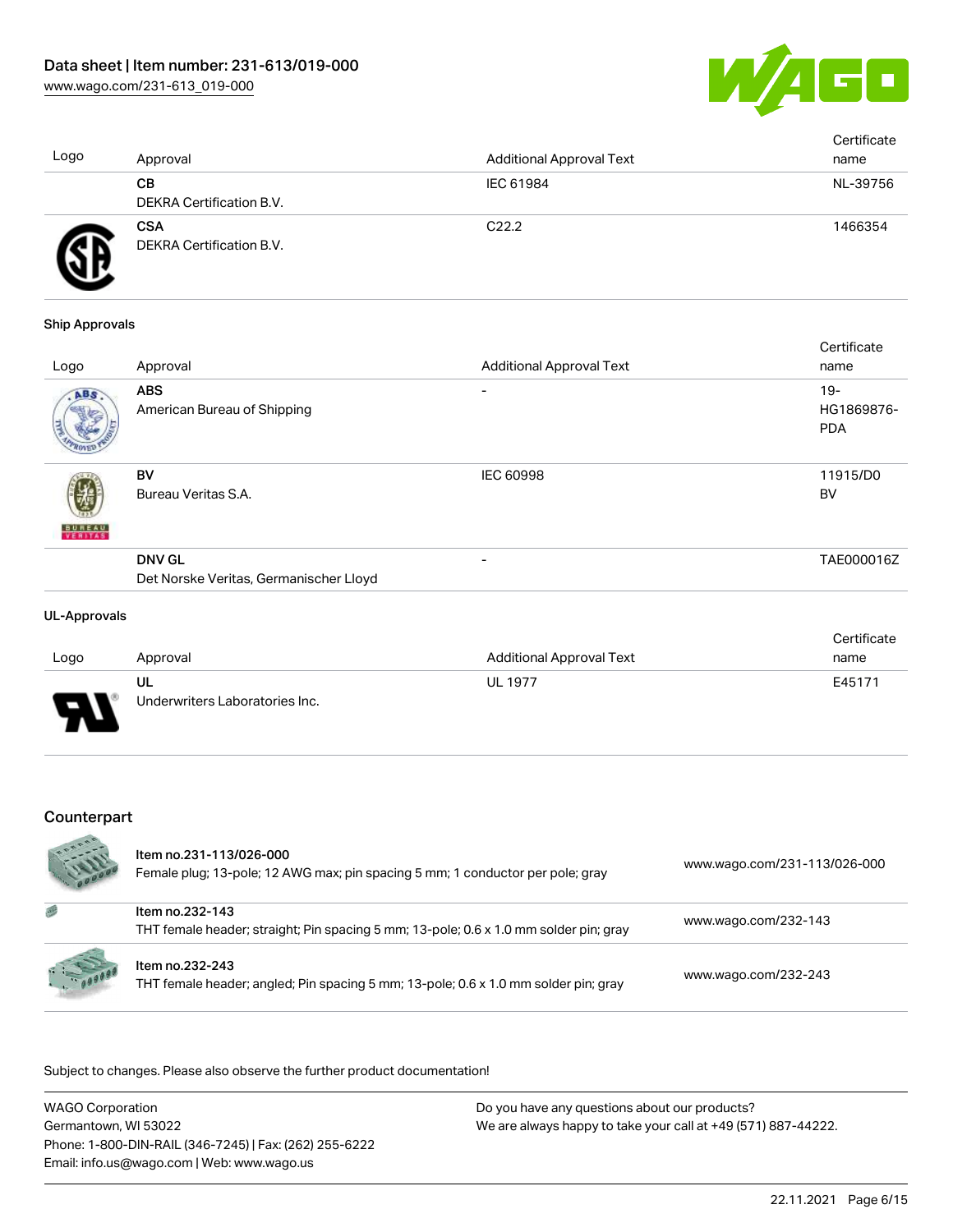

## Optional accessories

| Operating tool |                                                                                                                  |                      |
|----------------|------------------------------------------------------------------------------------------------------------------|----------------------|
|                |                                                                                                                  |                      |
|                | Item no.: 209-130<br>Operating tool; suitable for 264, 280 and 281 Series; 1-way; of insulating material; white  | www.wago.com/209-130 |
|                | Item no.: 209-132<br>Operating tool; for connecting comb-style jumper bar; 2-way; of insulating material         | www.wago.com/209-132 |
|                | Item no.: 231-159<br>Operating tool; natural                                                                     | www.wago.com/231-159 |
|                | Item no.: 210-250<br>Operating tool; for MCS MINI & MIDI with CAGE CLAMP® connection; red                        | www.wago.com/210-250 |
|                | Item no.: 231-231<br>Combination operating tool; red                                                             | www.wago.com/231-231 |
|                | Item no.: 210-657<br>Operating tool; Blade: 3.5 x 0.5 mm; with a partially insulated shaft; short; multicoloured | www.wago.com/210-657 |
|                | Item no.: 210-720<br>Operating tool; Blade: 3.5 x 0.5 mm; with a partially insulated shaft; multicoloured        | www.wago.com/210-720 |
|                | Item no.: 231-131<br>Operating tool; made of insulating material; 1-way; loose; white                            | www.wago.com/231-131 |
|                | Item no.: 231-291<br>Operating tool; made of insulating material; 1-way; loose; red                              | www.wago.com/231-291 |
|                | Item no.: 280-432<br>Operating tool; made of insulating material; 2-way; white                                   | www.wago.com/280-432 |
|                | Item no.: 280-434<br>Operating tool; made of insulating material; 4-way                                          | www.wago.com/280-434 |
|                | Item no.: 280-437<br>Operating tool; made of insulating material; 7-way                                          | www.wago.com/280-437 |
|                | Item no.: 280-440<br>Operating tool; made of insulating material; 10-way                                         | www.wago.com/280-440 |
|                | Item no.: 280-435<br>Operating tool; made of insulating material; 5-way; gray                                    | www.wago.com/280-435 |
|                | Item no.: 280-436<br>Operating tool; made of insulating material; 6-way                                          | www.wago.com/280-436 |
|                |                                                                                                                  |                      |

Subject to changes. Please also observe the further product documentation!

| <b>WAGO Corporation</b>                                | Do you have any questions about our products?                 |
|--------------------------------------------------------|---------------------------------------------------------------|
| Germantown, WI 53022                                   | We are always happy to take your call at +49 (571) 887-44222. |
| Phone: 1-800-DIN-RAIL (346-7245)   Fax: (262) 255-6222 |                                                               |
| Email: info.us@wago.com   Web: www.wago.us             |                                                               |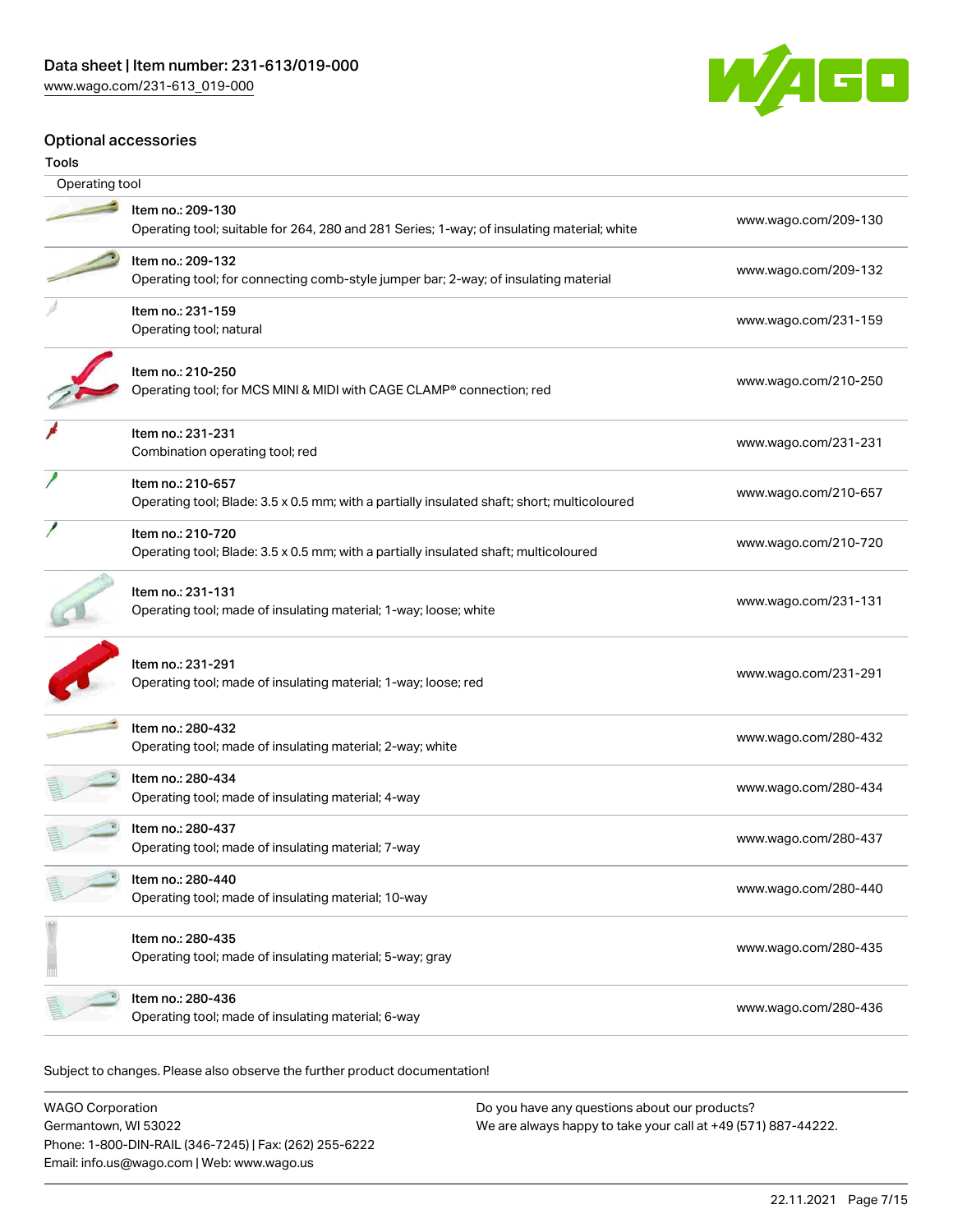[www.wago.com/231-613\\_019-000](http://www.wago.com/231-613_019-000)



|                 | Item no.: 280-438                                                                                  | www.wago.com/280-438                         |
|-----------------|----------------------------------------------------------------------------------------------------|----------------------------------------------|
|                 | Operating tool; made of insulating material; 8-way                                                 |                                              |
|                 | Item no.: 280-433                                                                                  | www.wago.com/280-433                         |
|                 | Operating tool; made of insulating material; 3-way                                                 |                                              |
| Jumpers         |                                                                                                    |                                              |
| Jumper          |                                                                                                    |                                              |
|                 | Item no.: 231-905                                                                                  | www.wago.com/231-905                         |
|                 | Jumper; for conductor entry; 5-way; insulated; gray                                                |                                              |
|                 | Item no.: 231-903                                                                                  | www.wago.com/231-903                         |
|                 | Jumper; for conductor entry; 3-way; insulated; gray                                                |                                              |
|                 | Item no.: 231-907                                                                                  |                                              |
|                 | Jumper; for conductor entry; 7-way; insulated; gray                                                | www.wago.com/231-907                         |
|                 | Item no.: 231-910                                                                                  |                                              |
|                 | Jumper; for conductor entry; 10-way; insulated; gray                                               | www.wago.com/231-910                         |
|                 |                                                                                                    |                                              |
|                 | Item no.: 231-902                                                                                  | www.wago.com/231-902                         |
|                 | Jumper; for conductor entry; 2-way; insulated; gray                                                |                                              |
| Mounting        |                                                                                                    |                                              |
|                 | Mounting accessories                                                                               |                                              |
|                 | Item no.: 209-147                                                                                  | www.wago.com/209-147                         |
|                 | Self-tapping screw                                                                                 |                                              |
|                 | Item no.: 231-194                                                                                  |                                              |
|                 | Self-tapping screw; B 2.2x13, fixing hole 1.8 mm Ø                                                 | www.wago.com/231-194                         |
|                 | Item no.: 231-195                                                                                  |                                              |
|                 | Screw with nut; M2x12; for fixing element                                                          | www.wago.com/231-195                         |
|                 | Item no.: 231-295                                                                                  |                                              |
|                 | Screw with nut                                                                                     | www.wago.com/231-295                         |
| <b>Ferrules</b> |                                                                                                    |                                              |
| Ferrule         |                                                                                                    |                                              |
|                 | Item no.: 216-101                                                                                  |                                              |
|                 | Ferrule; Sleeve for 0.5 mm <sup>2</sup> / AWG 22; uninsulated; electro-tin plated; silver-colored  | www.wago.com/216-101                         |
|                 | Item no.: 216-104                                                                                  |                                              |
|                 |                                                                                                    | www.wago.com/216-104                         |
|                 | Ferrule; Sleeve for 1.5 mm <sup>2</sup> / AWG 16; uninsulated; electro-tin plated; silver-colored  |                                              |
|                 |                                                                                                    |                                              |
|                 | Item no.: 216-106                                                                                  |                                              |
|                 | Ferrule; Sleeve for 2.5 mm <sup>2</sup> / AWG 14; uninsulated; electro-tin plated; silver-colored  |                                              |
|                 | Item no.: 216-102                                                                                  |                                              |
|                 | Ferrule; Sleeve for 0.75 mm <sup>2</sup> / AWG 20; uninsulated; electro-tin plated; silver-colored | www.wago.com/216-106<br>www.wago.com/216-102 |

WAGO Corporation Germantown, WI 53022 Phone: 1-800-DIN-RAIL (346-7245) | Fax: (262) 255-6222 Email: info.us@wago.com | Web: www.wago.us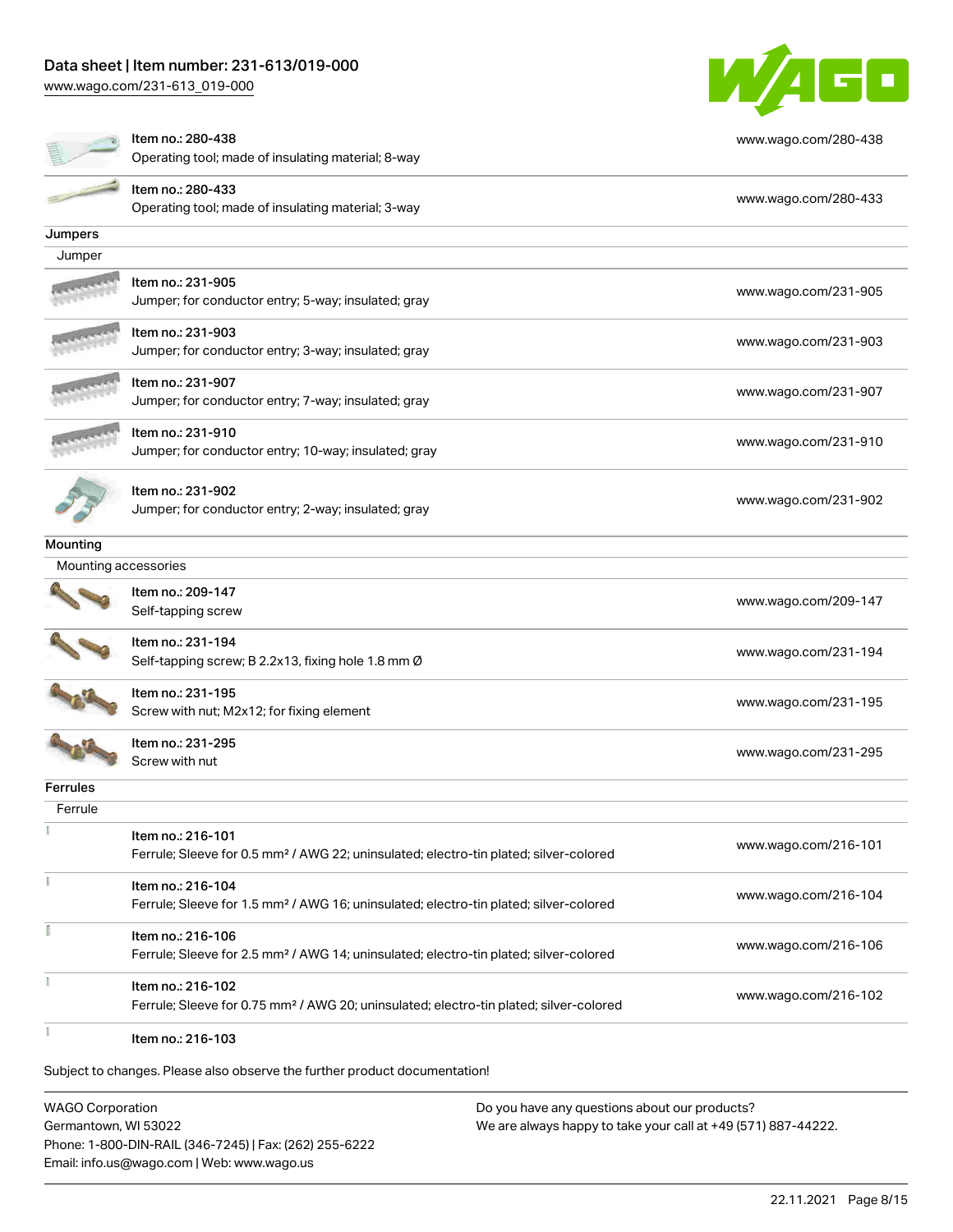Phone: 1-800-DIN-RAIL (346-7245) | Fax: (262) 255-6222

Email: info.us@wago.com | Web: www.wago.us



Ferrule; Sleeve for 1 mm<sup>2</sup> / AWG 18; uninsulated; electro-tin plated [www.wago.com/216-103](http://www.wago.com/216-103)

|   | Item no.: 216-123<br>Ferrule; Sleeve for 1 mm <sup>2</sup> / AWG 18; uninsulated; electro-tin plated; silver-colored                                                                              | www.wago.com/216-123                                                                                           |  |  |
|---|---------------------------------------------------------------------------------------------------------------------------------------------------------------------------------------------------|----------------------------------------------------------------------------------------------------------------|--|--|
|   | Item no.: 216-122<br>Ferrule; Sleeve for 0.75 mm <sup>2</sup> / AWG 20; uninsulated; electro-tin plated; silver-colored                                                                           | www.wago.com/216-122                                                                                           |  |  |
|   | Item no.: 216-124<br>Ferrule; Sleeve for 1.5 mm <sup>2</sup> / AWG 16; uninsulated; electro-tin plated                                                                                            | www.wago.com/216-124                                                                                           |  |  |
|   | Item no.: 216-142<br>Ferrule; Sleeve for 0.75 mm <sup>2</sup> / 18 AWG; uninsulated; electro-tin plated; electrolytic copper; gastight<br>crimped; acc. to DIN 46228, Part 1/08.92                | www.wago.com/216-142                                                                                           |  |  |
|   | Item no.: 216-132<br>Ferrule; Sleeve for 0.34 mm <sup>2</sup> / AWG 24; uninsulated; electro-tin plated                                                                                           | www.wago.com/216-132                                                                                           |  |  |
|   | Item no.: 216-121<br>Ferrule; Sleeve for 0.5 mm <sup>2</sup> / AWG 22; uninsulated; electro-tin plated; silver-colored                                                                            | www.wago.com/216-121                                                                                           |  |  |
|   | Item no.: 216-143<br>Ferrule; Sleeve for 1 mm <sup>2</sup> / AWG 18; uninsulated; electro-tin plated; electrolytic copper; gastight<br>crimped; acc. to DIN 46228, Part 1/08.92                   | www.wago.com/216-143                                                                                           |  |  |
|   | Item no.: 216-131<br>Ferrule; Sleeve for 0.25 mm <sup>2</sup> / AWG 24; uninsulated; electro-tin plated; silver-colored                                                                           | www.wago.com/216-131                                                                                           |  |  |
|   | Item no.: 216-141<br>Ferrule; Sleeve for 0.5 mm <sup>2</sup> / 20 AWG; uninsulated; electro-tin plated; electrolytic copper; gastight<br>crimped; acc. to DIN 46228, Part 1/08.92                 | www.wago.com/216-141                                                                                           |  |  |
|   | Item no.: 216-152<br>Ferrule; Sleeve for 0.34 mm <sup>2</sup> / AWG 24; uninsulated; electro-tin plated                                                                                           | www.wago.com/216-152                                                                                           |  |  |
|   | Item no.: 216-203<br>Ferrule; Sleeve for 1 mm <sup>2</sup> / AWG 18; insulated; electro-tin plated; red                                                                                           | www.wago.com/216-203                                                                                           |  |  |
|   | Item no.: 216-202<br>Ferrule; Sleeve for 0.75 mm <sup>2</sup> / 18 AWG; insulated; electro-tin plated; gray                                                                                       | www.wago.com/216-202                                                                                           |  |  |
|   | Item no.: 216-151<br>Ferrule; Sleeve for 0.25 mm <sup>2</sup> / AWG 24; uninsulated; electro-tin plated                                                                                           | www.wago.com/216-151                                                                                           |  |  |
| 1 | Item no.: 216-204<br>Ferrule; Sleeve for 1.5 mm <sup>2</sup> / AWG 16; insulated; electro-tin plated; black                                                                                       | www.wago.com/216-204                                                                                           |  |  |
|   | Item no.: 216-144<br>Ferrule; Sleeve for 1.5 mm <sup>2</sup> / AWG 16; uninsulated; electro-tin plated; electrolytic copper; gastight<br>crimped; acc. to DIN 46228, Part 1/08.92; silver-colored | www.wago.com/216-144                                                                                           |  |  |
|   | Item no.: 216-201<br>Ferrule; Sleeve for 0.5 mm <sup>2</sup> / 20 AWG; insulated; electro-tin plated; white                                                                                       | www.wago.com/216-201                                                                                           |  |  |
|   | Item no.: 216-223<br>Ferrule; Sleeve for 1 mm <sup>2</sup> / AWG 18; insulated; electro-tin plated; red                                                                                           | www.wago.com/216-223                                                                                           |  |  |
|   | Subject to changes. Please also observe the further product documentation!                                                                                                                        |                                                                                                                |  |  |
|   | <b>WAGO Corporation</b><br>Germantown, WI 53022                                                                                                                                                   | Do you have any questions about our products?<br>We are always happy to take your call at +49 (571) 887-44222. |  |  |

22.11.2021 Page 9/15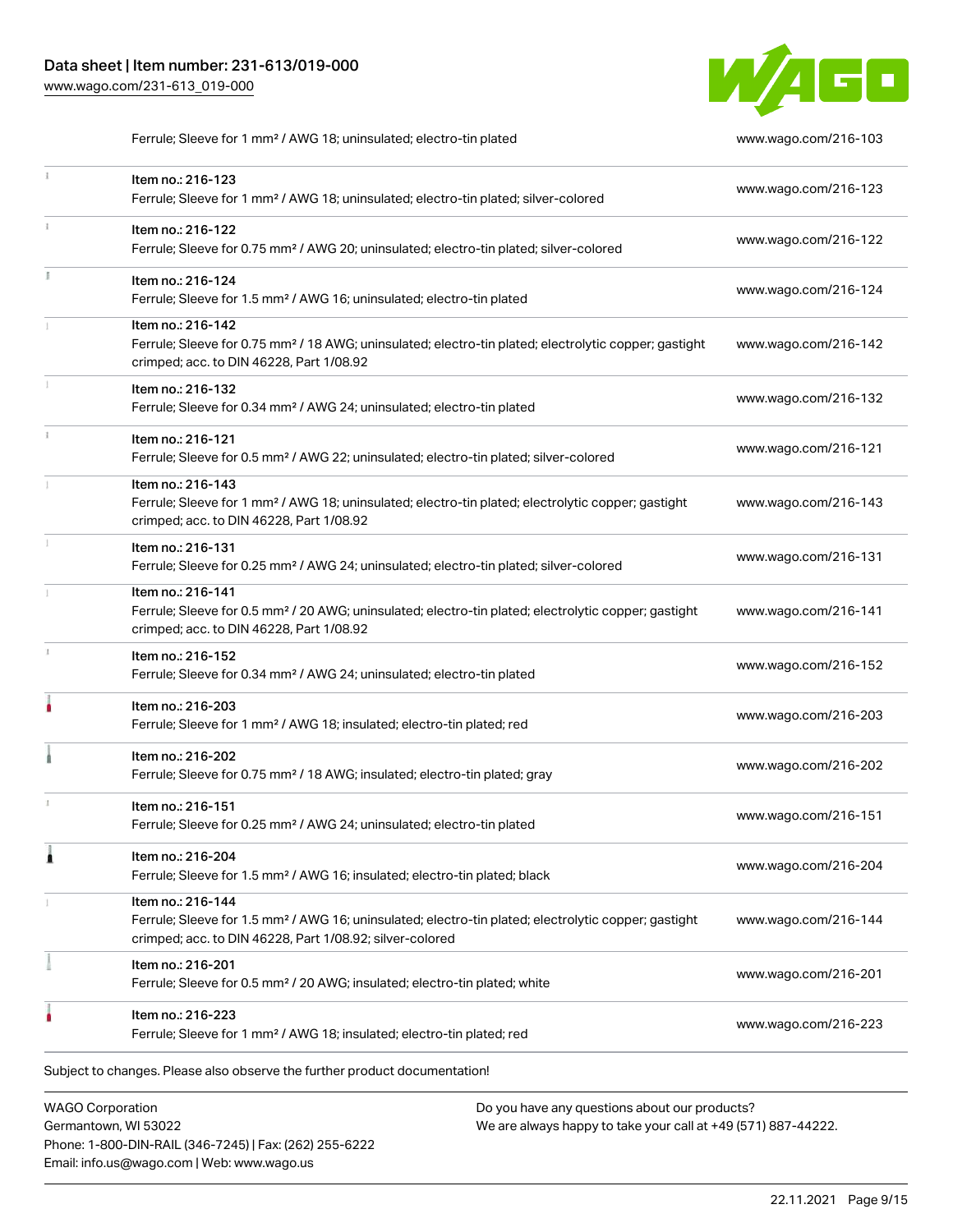## Data sheet | Item number: 231-613/019-000

[www.wago.com/231-613\\_019-000](http://www.wago.com/231-613_019-000)



|                                      | Item no.: 216-241<br>Ferrule; Sleeve for 0.5 mm <sup>2</sup> / 20 AWG; insulated; electro-tin plated; electrolytic copper; gastight<br>crimped; acc. to DIN 46228, Part 4/09.90; white                  | www.wago.com/216-241 |
|--------------------------------------|---------------------------------------------------------------------------------------------------------------------------------------------------------------------------------------------------------|----------------------|
|                                      | Item no.: 216-242<br>Ferrule; Sleeve for 0.75 mm <sup>2</sup> / 18 AWG; insulated; electro-tin plated; electrolytic copper; gastight<br>crimped; acc. to DIN 46228, Part 4/09.90; gray                  | www.wago.com/216-242 |
|                                      | Item no.: 216-222<br>Ferrule; Sleeve for 0.75 mm <sup>2</sup> / 18 AWG; insulated; electro-tin plated; gray                                                                                             | www.wago.com/216-222 |
|                                      | Item no.: 216-221<br>Ferrule; Sleeve for 0.5 mm <sup>2</sup> / 20 AWG; insulated; electro-tin plated; white                                                                                             | www.wago.com/216-221 |
| Â                                    | Item no.: 216-224<br>Ferrule; Sleeve for 1.5 mm <sup>2</sup> / AWG 16; insulated; electro-tin plated; black                                                                                             | www.wago.com/216-224 |
|                                      | Item no.: 216-243<br>Ferrule; Sleeve for 1 mm <sup>2</sup> / AWG 18; insulated; electro-tin plated; electrolytic copper; gastight crimped; www.wago.com/216-243<br>acc. to DIN 46228, Part 4/09.90; red |                      |
| 1                                    | Item no.: 216-244<br>Ferrule; Sleeve for 1.5 mm <sup>2</sup> / AWG 16; insulated; electro-tin plated; electrolytic copper; gastight<br>crimped; acc. to DIN 46228, Part 4/09.90; black                  | www.wago.com/216-244 |
|                                      | Item no.: 216-263<br>Ferrule; Sleeve for 1 mm <sup>2</sup> / AWG 18; insulated; electro-tin plated; electrolytic copper; gastight crimped; www.wago.com/216-263<br>acc. to DIN 46228, Part 4/09.90; red |                      |
| Â                                    | Item no.: 216-264<br>Ferrule; Sleeve for 1.5 mm <sup>2</sup> / AWG 16; insulated; electro-tin plated; electrolytic copper; gastight<br>crimped; acc. to DIN 46228, Part 4/09.90; black                  | www.wago.com/216-264 |
| Â                                    | Item no.: 216-284<br>Ferrule; Sleeve for 1.5 mm <sup>2</sup> / AWG 16; insulated; electro-tin plated; electrolytic copper; gastight<br>crimped; acc. to DIN 46228, Part 4/09.90; black                  | www.wago.com/216-284 |
|                                      | Item no.: 216-262<br>Ferrule; Sleeve for 0.75 mm <sup>2</sup> / 18 AWG; insulated; electro-tin plated; electrolytic copper; gastight<br>crimped; acc. to DIN 46228, Part 4/09.90; gray                  | www.wago.com/216-262 |
|                                      | Item no.: 216-301<br>Ferrule; Sleeve for 0.25 mm <sup>2</sup> / AWG 24; insulated; electro-tin plated; yellow                                                                                           | www.wago.com/216-301 |
|                                      | Item no.: 216-321<br>Ferrule; Sleeve for 0.25 mm <sup>2</sup> / AWG 24; insulated; electro-tin plated; yellow                                                                                           | www.wago.com/216-321 |
|                                      | Item no.: 216-322<br>Ferrule; Sleeve for 0.34 mm <sup>2</sup> / 22 AWG; insulated; electro-tin plated; green                                                                                            | www.wago.com/216-322 |
| ۸                                    | Item no.: 216-302<br>Ferrule; Sleeve for 0.34 mm <sup>2</sup> / 22 AWG; insulated; electro-tin plated; light turquoise                                                                                  | www.wago.com/216-302 |
| Insulations stops<br>Insulation stop |                                                                                                                                                                                                         |                      |

Subject to changes. Please also observe the further product documentation!

WAGO Corporation Germantown, WI 53022 Phone: 1-800-DIN-RAIL (346-7245) | Fax: (262) 255-6222 Email: info.us@wago.com | Web: www.wago.us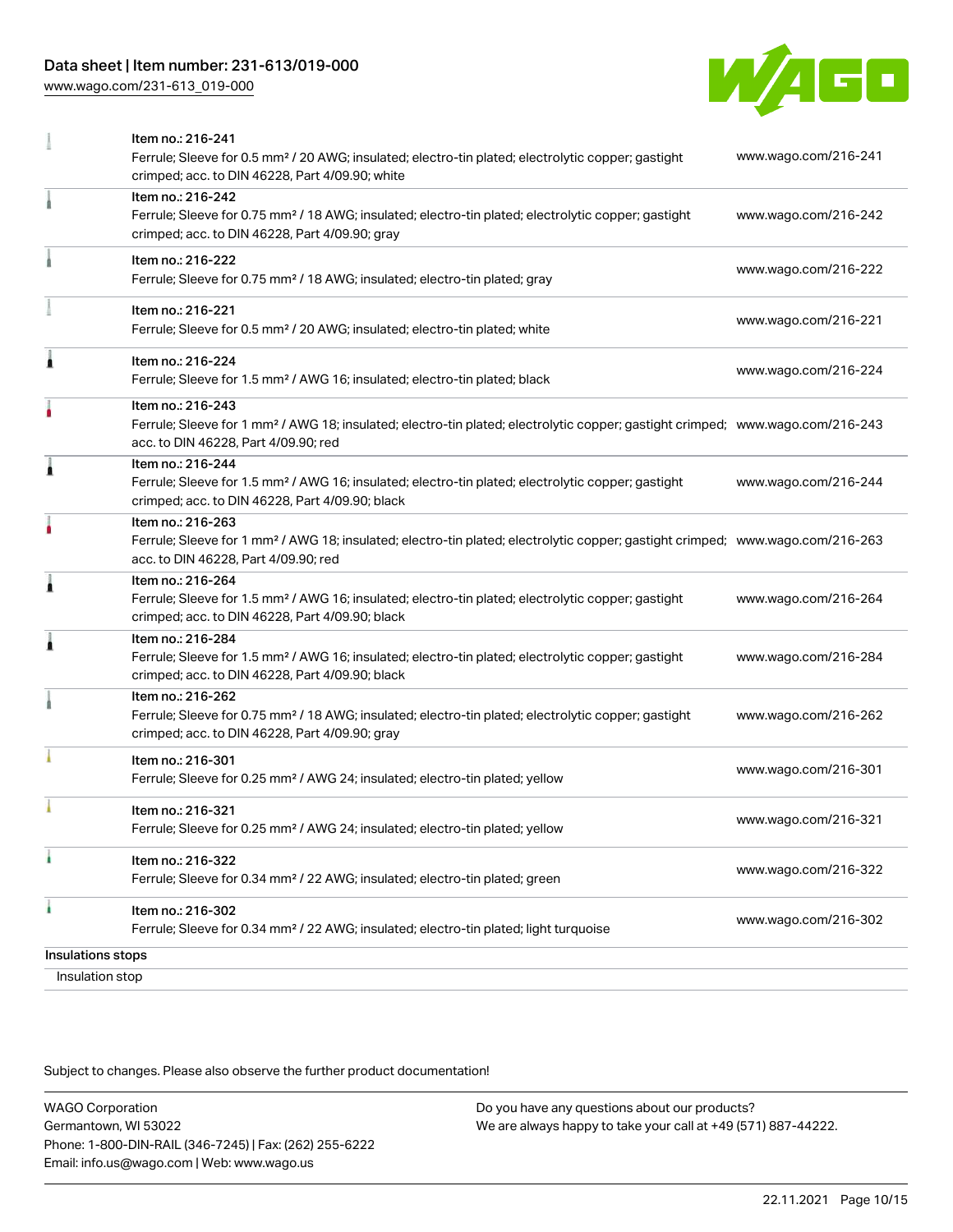## Data sheet | Item number: 231-613/019-000

[www.wago.com/231-613\\_019-000](http://www.wago.com/231-613_019-000)



Item no.: 231-672 Insulation stop; 0.75 - 1 mm²; dark gray



[www.wago.com/231-672](http://www.wago.com/231-672)

Item no.: 231-670 Insulation stop; 0.08-0.2 mm² / 0.2 mm² "s"; white [www.wago.com/231-670](http://www.wago.com/231-670) www.wago.com/231-670



Item no.: 231-671 Insulation stop; 0.25 - 0.5 mm²; light gray [www.wago.com/231-671](http://www.wago.com/231-671) www.wago.com/231-671

| ١r<br>ı |
|---------|
|---------|



Item no.: 231-129 noming...251-125<br>Coding key; snap-on type; light gray [www.wago.com/231-129](http://www.wago.com/231-129)

**Cover** 

Cover



Item no.: 231-668

Lockout caps; for covering unused clamping units; gray [www.wago.com/231-668](http://www.wago.com/231-668)

| Marking accessories<br>Marking strip |                                                                                                                                                                                                 |                                  |
|--------------------------------------|-------------------------------------------------------------------------------------------------------------------------------------------------------------------------------------------------|----------------------------------|
|                                      |                                                                                                                                                                                                 |                                  |
|                                      | Item no.: 210-331/500-104<br>Marking strips; as a DIN A4 sheet; MARKED; 13-24 (300x); Height of marker strip: 2.3 mm/0.091 in; Strip<br>length 182 mm; Horizontal marking; Self-adhesive; white | www.wago.com/210-331<br>/500-104 |
|                                      | Item no.: 210-332/500-202<br>Marking strips; as a DIN A4 sheet; MARKED; 1-16 (160x); Height of marker strip: 3 mm; Strip length 182<br>mm; Horizontal marking; Self-adhesive; white             | www.wago.com/210-332<br>/500-202 |
|                                      | Item no.: 210-332/500-206<br>Marking strips; as a DIN A4 sheet; MARKED; 33-48 (160x); Height of marker strip: 3 mm; Strip length<br>182 mm; Horizontal marking; Self-adhesive; white            | www.wago.com/210-332<br>/500-206 |
|                                      | Item no.: 210-332/500-205<br>Marking strips; as a DIN A4 sheet; MARKED; 1-32 (80x); Height of marker strip: 3 mm; Strip length 182<br>mm; Horizontal marking; Self-adhesive; white              | www.wago.com/210-332<br>/500-205 |
|                                      | Item no.: 210-332/500-204<br>Marking strips; as a DIN A4 sheet; MARKED; 17-32 (160x); Height of marker strip: 3 mm; Strip length<br>182 mm; Horizontal marking; Self-adhesive; white            | www.wago.com/210-332<br>/500-204 |

.<br>Subject to changes. Please also observe the further product documentation!

WAGO Corporation Germantown, WI 53022 Phone: 1-800-DIN-RAIL (346-7245) | Fax: (262) 255-6222 Email: info.us@wago.com | Web: www.wago.us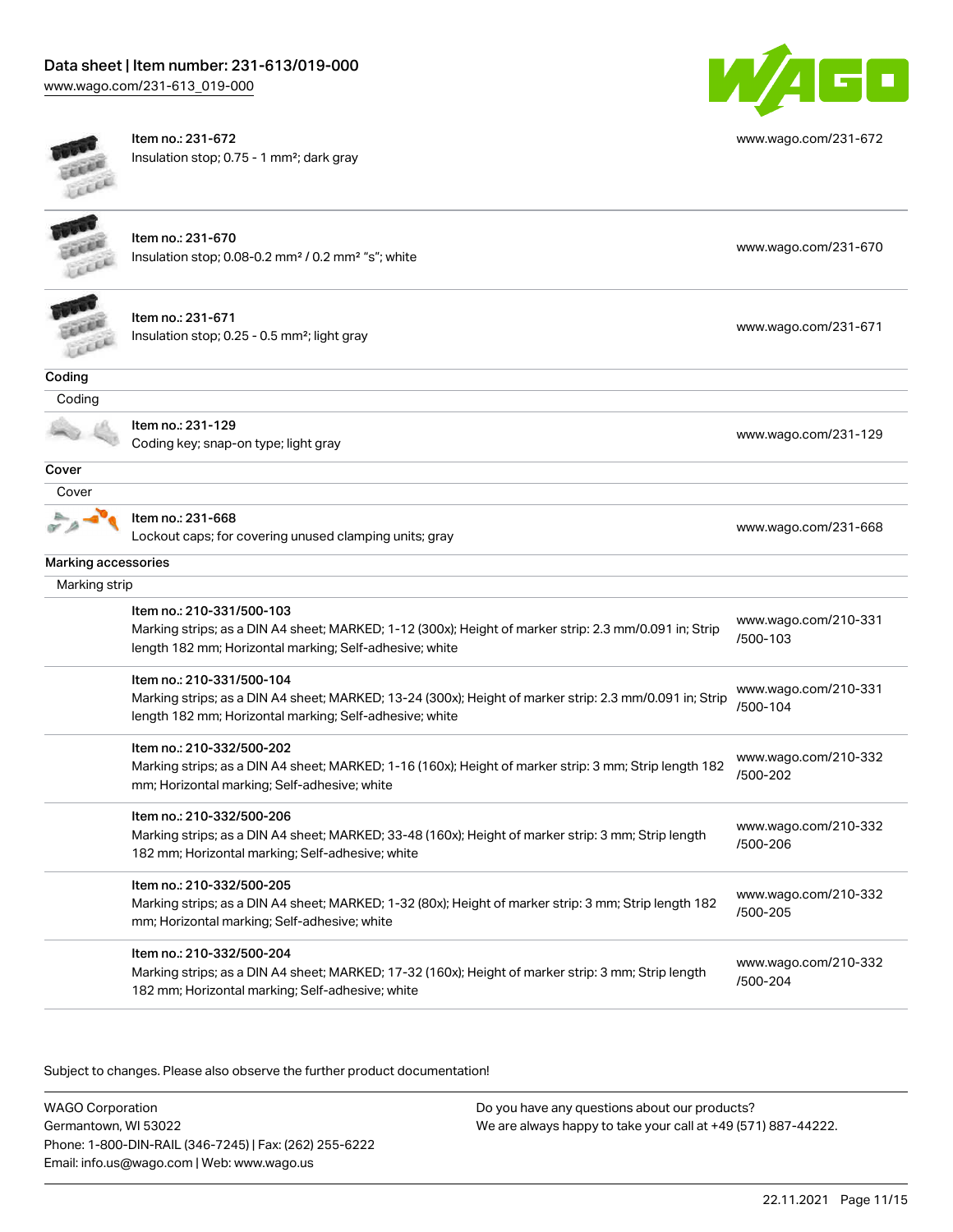

## **Downloads** Documentation

| <b>Additional Information</b>           |            |               |          |
|-----------------------------------------|------------|---------------|----------|
| Technical explanations                  | 2019 Apr 3 | pdf<br>2.0 MB | Download |
|                                         |            |               |          |
| <b>CAD files</b>                        |            |               |          |
| CAD data                                |            |               |          |
| 2D/3D Models 231-613/019-000            |            | <b>URL</b>    | Download |
| <b>CAE</b> data                         |            |               |          |
| EPLAN Data Portal 231-613/019-000       |            | <b>URL</b>    | Download |
| ZUKEN Portal 231-613/019-000            |            | <b>URL</b>    | Download |
| EPLAN Data Portal 231-613/019-000       |            | URL           | Download |
| <b>Environmental Product Compliance</b> |            |               |          |
| <b>Compliance Search</b>                |            |               |          |
|                                         |            |               |          |

| Environmental Product Compliance 231-613/019-000                                                       | URL | Download |
|--------------------------------------------------------------------------------------------------------|-----|----------|
| 1-conductor male connector; CAGE CLAMP <sup>®</sup> ; 2.5 mm <sup>2</sup> ; Pin spacing 5 mm; 13-pole; |     |          |
| clamping collar; 2,50 mm <sup>2</sup> ; gray                                                           |     |          |

#### Installation Notes

Subject to changes. Please also observe the further product documentation!

WAGO Corporation Germantown, WI 53022 Phone: 1-800-DIN-RAIL (346-7245) | Fax: (262) 255-6222 Email: info.us@wago.com | Web: www.wago.us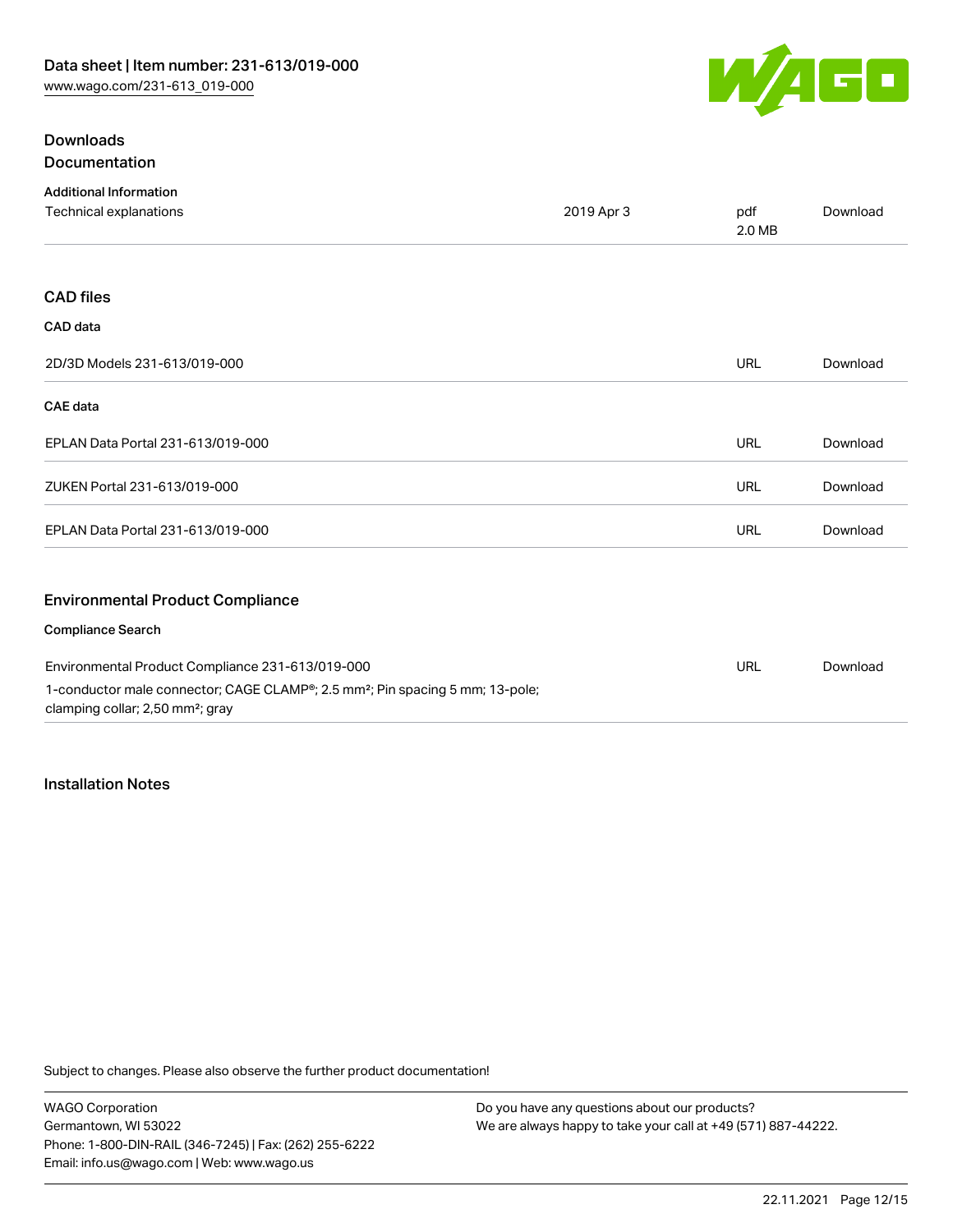



Inserting a conductor via 3.5 mm screwdriver – CAGE CLAMP® actuation parallel to conductor entry.



Inserting a conductor via 3.5 mm screwdriver – CAGE CLAMP® actuation perpendicular to conductor entry.



Inserting a conductor into CAGE CLAMP® unit via operating lever (231-291).



Inserting a conductor via operating tool.

#### Coding



Coding a male header – fitting coding key(s).

Subject to changes. Please also observe the further product documentation!

WAGO Corporation Germantown, WI 53022 Phone: 1-800-DIN-RAIL (346-7245) | Fax: (262) 255-6222 Email: info.us@wago.com | Web: www.wago.us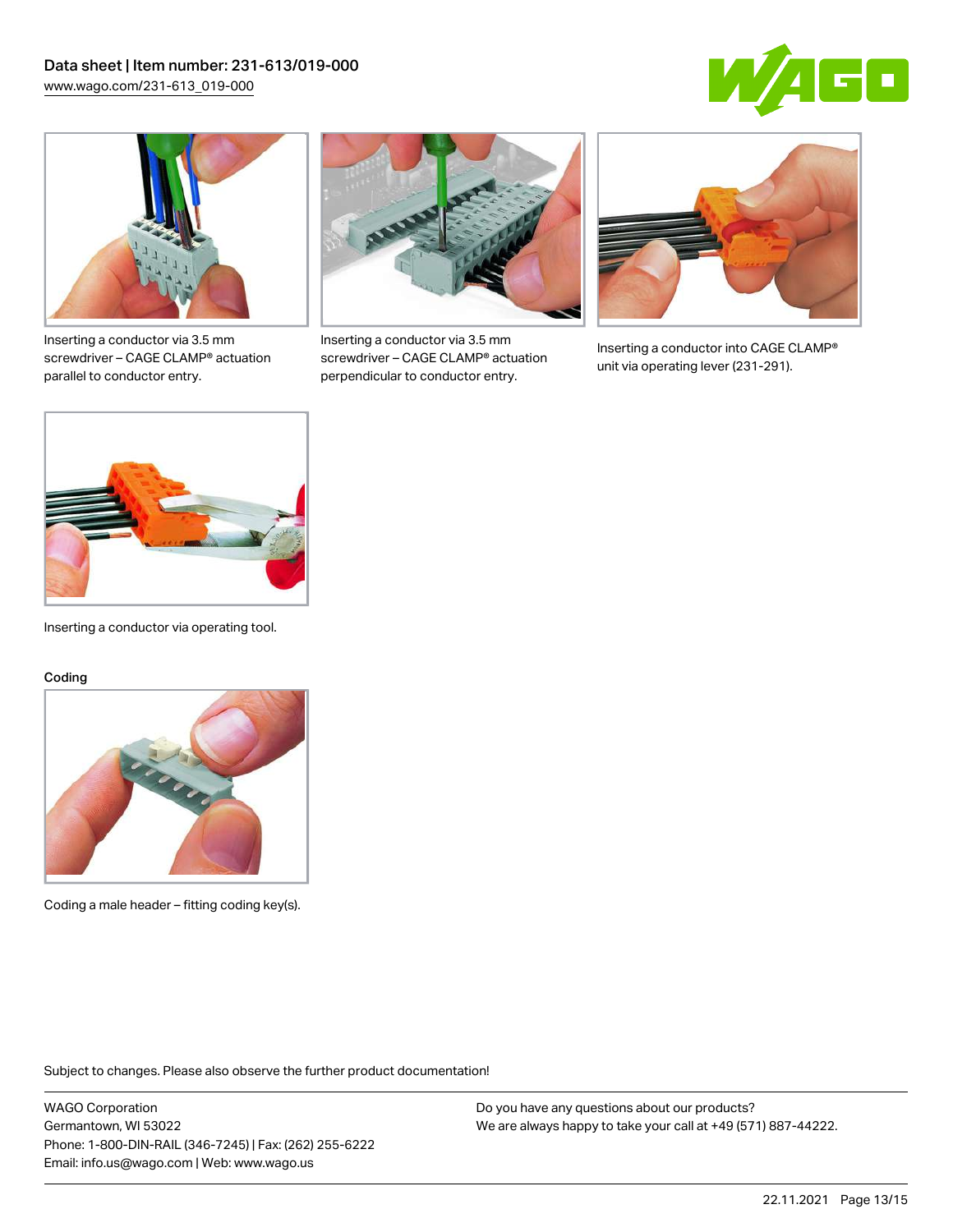



Testing – female connector with CAGE CLAMP®

Integrated test ports for testing perpendicular to conductor entry via 2 or 2.3 mm Ø test plug

Installation



Male connector with strain relief plate



Strain relief housing shown with a male connector equipped with CAGE CLAMP®

Marking

Subject to changes. Please also observe the further product documentation!

WAGO Corporation Germantown, WI 53022 Phone: 1-800-DIN-RAIL (346-7245) | Fax: (262) 255-6222 Email: info.us@wago.com | Web: www.wago.us